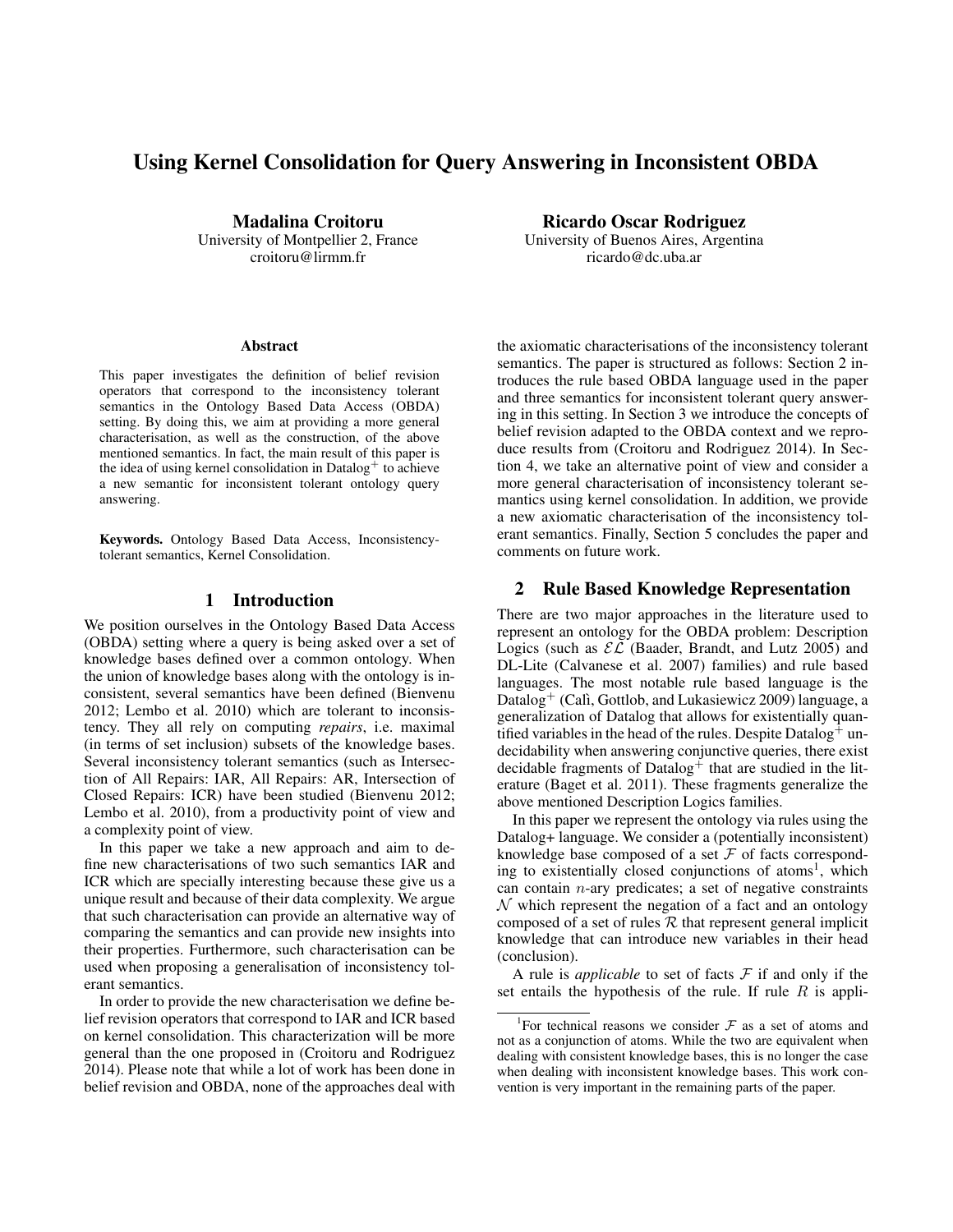cable to the set  $F$ , the application of  $R$  on  $F$  produces a new set of facts obtained from the initial set with additional information from the rule conclusion. We then say that the new set is an *immediate derivation* of F by R denoted by  $R(F)$ . Let F be a set of facts and let R be a set of rules. A set  $F_n$  is called an R-*derivation* of F if there is a sequence of sets (*derivation sequence*)  $(F_0, F_1, \ldots, F_n)$ such that: (i)  $F_0 \subseteq F$ , (ii)  $F_0$  is  $R$ -consistent, (iii) for every  $i \in \{1, \ldots, n-1\}$ , it holds that  $F_i$  is an immediate derivation of  $F_{i-1}$ . Given a set  $\{F_0, \ldots, F_k\}$  and a set of rules R, the closure of  $\{F_0, \ldots, F_k\}$  with respect to R, denoted  $Cl_{\mathcal{R}}(\lbrace F_0,\ldots,F_k \rbrace)$ , is defined as the smallest set (with respect to  $\subseteq$ ) which contains  $\{F_0, \ldots, F_k\}$ , and is closed for  $R$ -derivation (that is, for every  $R$ -derivation  $F_n$ of  $\{F_0, \ldots, F_k\}$ , we have  $F_n \subseteq \text{Cl}_{\mathcal{R}}(\{F_0, \ldots, F_k\})$ ). Finally, we say that a set  $F$  and a set of rules  $R$  *entail* a fact G (and we write  $\mathcal{F}, \mathcal{R} \models G$ ) iff the closure of the facts by all the rules entails G (i.e. if  $Cl_{\mathcal{R}}(\mathcal{F}) \models G$ ). Given a set of facts  $\{F_1, \ldots, F_k\}$ , and a set of rules  $\mathcal R$ , the set of facts is called R*-inconsistent* if and only if there exists a constraint  $N = \neg \mathcal{F}$  such that  $\text{Cl}_{\mathcal{R}}(\lbrace F_1, \ldots, F_k \rbrace) \models \mathcal{F}$ . A set of facts is said to be R*-consistent* iff it is not R-inconsistent. A knowledge base  $K = (\mathcal{F}, \mathcal{R}, \mathcal{N})$  is said to be *consistent* if and only if F is R-consistent. A knowledge base is *inconsistent* if and only if it is not consistent.

Several semantics have been proposed to handle consistency based on the concept of data *repairs* (Bienvenu 2012; Lembo et al. 2010; Lukasiewicz, Martinez, and Simari 2013). Once the repairs are computed, various strategies can be adapted to answer a query. We can consider *all repairs* (AR-semantics), the *intersection of all repairs* (IAR-semantics) or the *intersection of closed repairs* (ICRsemantics).

**Definition 1** *(Bienvenu 2012; Lembo et al. 2010) Let*  $K =$  $(F, \mathcal{R}, \mathcal{N})$  *be a knowledge base and let*  $\alpha$  *be a query. Then*  $\alpha$  *is* **AR-entailed** from K, written  $K \models_{AR} \alpha$  *iff for every repair*  $A' \in \mathcal{R}$ *epair*( $\mathcal{K}$ )*, it holds that*  $\text{Cl}_{\mathcal{R}}(A') \models \alpha$ *.* 

**Definition 2** *(Bienvenu 2012; Lembo et al. 2010) Let*  $K =$  $(F, \mathcal{R}, \mathcal{N})$  *be a knowledge base and let*  $\alpha$  *be a query. Then*  $\alpha$  *is IAR-entailed from K, written*  $K \models_{IAR} \alpha$  *iff*  $\text{Cl}_{\mathcal{R}}(\bigcap_{A' \in \mathcal{R}epair(\mathcal{K})}) \models \alpha.$ 

**Definition 3** *(Bienvenu 2012; Lembo et al. 2010) Let*  $K =$  $(F, \mathcal{R}, \mathcal{N})$  *be a knowledge base and let*  $\alpha$  *be a query.*  $\bigcap_{A' \in \mathcal{R}epair(\mathcal{K})} \mathtt{Cl}_{\mathcal{R}}(A') \models \alpha.$ *Then*  $\alpha$  *is ICR-entailed from K, written*  $K \models_{ICR} \alpha$  *iff* 

It has been shown (Lembo et al. 2010; Lukasiewicz, Martinez, and Simari 2013) that deciding if  $K \models_{AR} \alpha$  is coNPcomplete in data complexity. On the contrary, the same authors have shown that deciding if either  $\mathcal{K} \models_{IAR} \alpha$  or  $\mathcal{K} \models_{ICR} \alpha$  is polynomially tractable. For this reason, many authors prefer to adapt either IAR or ICR semantics for their applications.

#### 3 Belief Revision Operators

**Definition 4** *A selection function is a function*  $\gamma$  *such that for every set* F *of formulae and any fact*  $\alpha$  *it holds:*  $\gamma(\mathcal{F}\perp \alpha)$  *is a non-empty subset of*  $\mathcal{F}\perp\alpha$  *if this set is non-empty, otherwise, it is*  $\gamma(\mathcal{F}\perp \alpha) = {\mathcal{F}}$ *.* 

Definition 5 *(Updated AGM85 (Alchourrón, Gärdenfors, and Makinson 1985)) Let* F *be a set of facts in a knowledge base* K. Let  $\mathcal{F}\perp\alpha$  *and*  $\gamma$  *be the set of all maximal subsets of*  $\mathcal F$  *that do not imply*  $\alpha$  *and a selection function, respectively. The* partial meet contraction *on*  $\mathcal F$  *that is generated by*  $\gamma$  *is the operation*  $\sim_{\gamma}$  *such that for all facts*  $\alpha$ *:* 

$$
\mathcal{F} \sim_\gamma \alpha = \cap \gamma(\mathcal{F} \bot \alpha)
$$

Two limiting cases have been thoroughly studied: when  $\gamma$ gives back either only one element of  $\mathcal{F}\perp\alpha$  or all members of F⊥α. In the first case, we are talking about *Maxichoice contraction* and in the second it is called *Full meet contraction*(FMC).

There are other special and interesting cases when the selection function is based on a relation (that may be considered as a preference relation).

**Definition 6** *A selection function*  $\gamma$  *for a belief base*  $\mathcal F$  *in a knowledge base* K*, and the contraction operator based on it, are*

*1. relational if and only if there is a binary relation*  $\Box$  *such that for every fact*  $\alpha$ *, if*  $\mathcal{F}\perp \alpha$  *is non-empty, then* 

$$
\gamma(\mathcal{F}\bot \alpha) = \{ A \in \mathcal{F}\bot \alpha | C \sqsubseteq A \text{ for all } C \in \mathcal{F}\bot \alpha \}
$$

*2. transitively relational if and only if there is such a relation that is transitive.*

Based on partial meet contraction, one can define a partial meet consolidation as  $\mathcal{F} \sim_{\gamma} \bot$  which is the intersection of the "most preferred" maximal consistent subsets of  $\mathcal{F}$ , i.e.  $\mathcal{F}! = \mathcal{F} \sim_{\gamma} \bot = \cap \gamma(\mathcal{F} \bot \bot)$  where  $\bot$  denotes logical contradiction.

Partial meet consolidation has been axiomatically characterized as follows:

Theorem 1 *( Adapted (Hansson 1991)) An operation is a partial meet consolidation if and only if for all sets* F *of facts the following are satisfied:*

Consistency: F! *is* R*-consistent.*

**Inclusion:**  $\mathcal{F}$ !  $\subset$   $F$ .

**Relevance:** *If*  $\alpha \in \mathcal{F} \restriction F!$ , then there is some  $\mathcal{F}'$  with  $\mathcal{F}!\subseteq \mathcal{F}'\subseteq \mathcal{F}$ , such that  $\mathcal{F}'$  is  $\mathcal{R}\text{-consistent}$  and  $\mathcal{F}'\cup \{\alpha\}$ *is* R*-inconsistent.*

*In addition, it is a full meet consolidation if and only if it also satisfies:*

**Core identity:**  $\beta \in \mathcal{F}$ ! *if and only if*  $\beta \in \mathcal{F}$  *and there is*  $n o$   $\mathcal{F}' \subseteq \mathcal{F}$  such that  $\mathcal{F}'$  is R-consistent but  $\mathcal{F}' \cup \{\beta\}$  is R*-inconsistent.*

*On the other hand, an operator is a maxi-choice consolidation if and only if it satisfies the postulates consistency, inclusion, and:*

**Fullness:** *If*  $\beta \in \mathcal{F}$  *and*  $\beta \in \mathcal{F}$ ! *then*  $\mathcal{F}$ !  $\cup$  { $\beta$ } *is*  $\mathcal{R}$ *inconsistent.*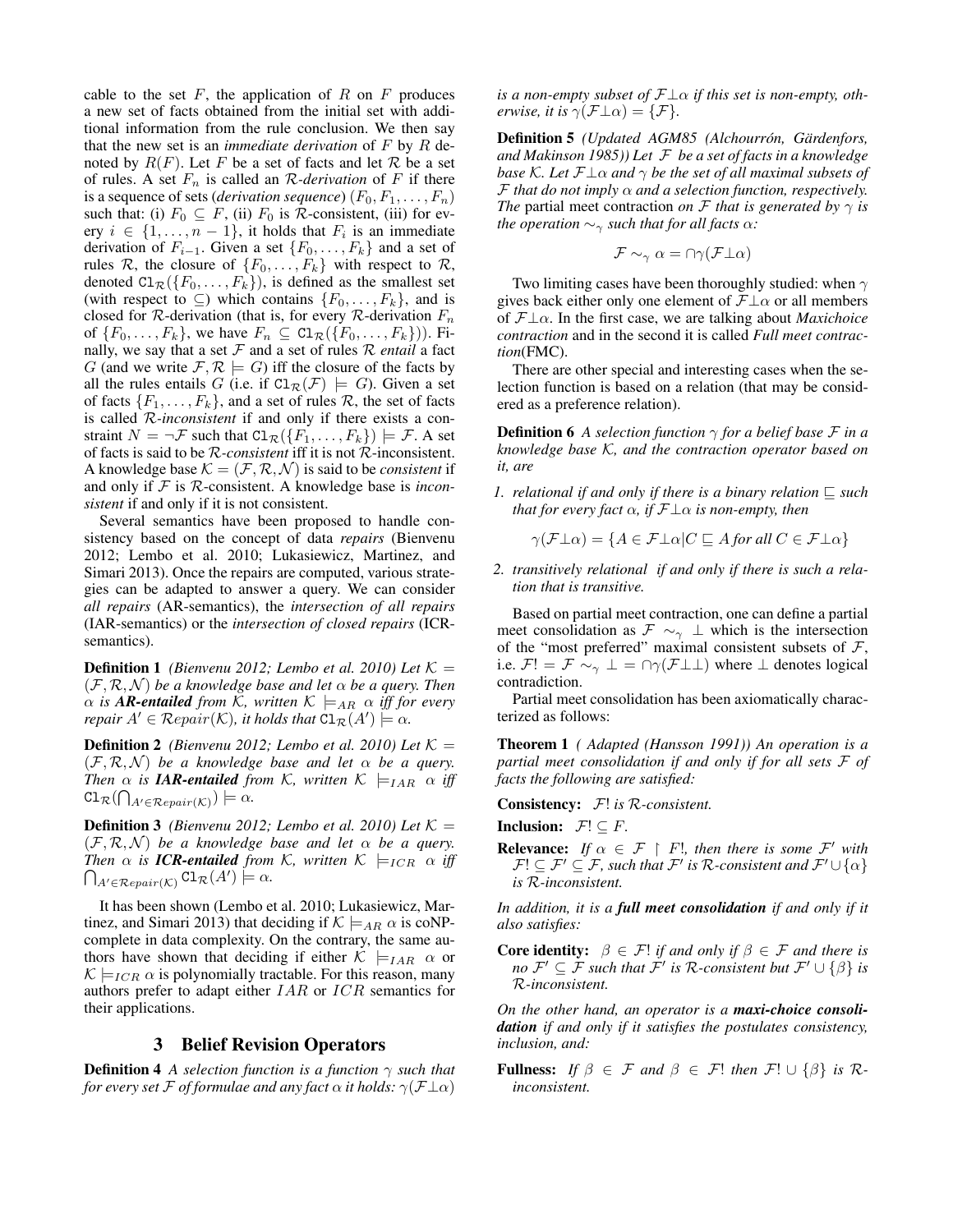There are different ways to characterize belief base functions. In fact, we would say that there is an axiomatic characterization and an infinite number of constructions, four of them were extensively studied in the literature: using remainder sets, using kernel sets, epistemic entrenchment and spheres system. In (Croitoru and Rodriguez 2014), it was defined operators of consolidation that given an inconsistent knowledge base  $K = (\mathcal{F}, \mathcal{R}, \mathcal{N})$ , return a new consistent knowledge base  $K! = (\mathcal{F}!, \mathcal{R}, \mathcal{N})$ . In addition, a characterization of IAR and ICR semantics was given in terms of FMC such that:

- 1. If ! is a Full Meet Consolidation for  $\mathcal F$  then we get the IAR semantics.
- 2. If ! is a Full Meet Consolidation for  $Cl_{\mathcal{R}}(\mathcal{F})$  then we get the ICR semantics.

Furthermore, in (Croitoru and Rodriguez 2014), it was shown the reciprocal is also true. In addition, the notion of full meet consolidation was used to show an axiomatic characterization of IAR and ICR semantics.

In the following section, we will define the operators corresponding to the inconsistency tolerant semantics above using kernel sets.

# 4 Kernel Consolidation

In this section, we are considering an alternative point of view which is based on the simple hypothesis that a fact  $\alpha$ is R-entailed from a subset  $\mathcal A$  of  $\mathcal F$  if and only if it contains some minimal  $\alpha$ -entailing subset of A. Hence, in this context, in order to remove  $\alpha$  from  $\mathcal F$ , it is only necessary to remove at least one fact of each minimal  $\alpha$ -entailing subset of  $F$ . In formal terms, this approach was formalized by Hansson in (Hansson 1994) and we have adapted it to the ontology based data access setting as follows:

Definition 7 *Let* F *be a set of facts in a knowledge base* K *and*  $\alpha$  *a fact. Then*  $\mathcal{F} \perp \!\!\! \perp \alpha$  *is the set such that*  $A \in \mathcal{F} \perp \!\!\! \perp \alpha$  *if and only if:*

*1. A* ⊂ *F*.

2.  $\alpha \in \mathop{\mathrm{Cl}}\nolimits_{\mathcal{R}}(A)$ .

*3. If*  $B \subset A$ *, then*  $\alpha \notin \text{Cl}_{\mathcal{R}}(B)$ *.* 

 $\mathcal{F}\perp\!\!\!\perp \alpha$  is a kernel set, and its elements are the  $\alpha$ -kernels of  $\mathcal{F}$ .

A contraction operation  $\sim$  can be based on the simple principle that no  $\alpha$ -kernel should be included in  $\mathcal{F} \sim \alpha$ . This can be obtained with an incision function, a function that selects at least one element from each  $\alpha$ -kernel for removal. It was defined by Hansson and adapted for our setting here as follows:

Definition 8 *An incision function* σ *for* F *is a function such that for every* α*:*

i)  $\sigma(\mathcal{F}\mathbb{L}\,\alpha) \subseteq \cup(\mathcal{F}\mathbb{L}\,\alpha)$ . ii) *If*  $\emptyset \neq A \in \mathcal{F} \perp \!\!\! \perp \alpha$ *, then*  $A \cap \sigma(\mathcal{F} \perp \!\!\! \perp \alpha) \neq \emptyset$ *.* 

An operation that removes exactly those elements that are selected for removal by an incision function is called an operation of kernel contraction and it responds to the following definition:

Definition 9 *Let* σ *be an incision function for* F*. The kernel contraction*  $\approx_{\sigma}$  *for F is defined as follows:* 

$$
\mathcal{F} \approx_{\sigma} \alpha = \mathcal{F} \restriction \sigma(\mathcal{F} \perp \alpha)
$$

It turns out that all partial meet contractions on belief bases are kernel contractions, but the converse relationship does not hold, i.e. there are kernel contractions that are not partial meet contractions. In other words, kernel contraction is a generalization of partial meet contraction.

However, the next observation gives a direct connection between them (see (Hansson 1991)):

# Observation 1

$$
\cap(\mathcal{F}\bot \alpha) = \mathcal{F} \upharpoonright \cup(\mathcal{F}\bot \alpha)
$$

The above definition of kernel contraction can be straightforwardly transferred to consolidation. Thus, *Kernel Consolidation*‡ is defined in the following way:

$$
\mathcal{F}^+_\mp = \mathcal{F} \approx_\sigma \bot = \mathcal{F} \upharpoonright \sigma(\mathcal{F}\bot\!\!\!\bot\bot)
$$

Hence, if a set of facts  $\mathcal F$  is inconsistent with a new fact f, a straight solution to gain consistency is to repair the joined theory  $\mathcal{F} \cup \{f\}$ , by removing from it the minimal number of facts that support the contradiction. This simple idea underlies kernel sets plus incision function as mentioned above.

Example 1 *((Lembo et al. 2010)) We consider a simple knowledge base*  $K = (\mathcal{F}, \mathcal{R}, \mathcal{N})$  *describing the "Formula One Teams" domain, where:*

- F {Mechanic(felipe), Driver(felipe)}*.*
- $\mathcal{R}$  {Mechanic(x)  $\rightarrow$  TeamMember(x), Driver(y)  $\rightarrow$  $TeamMember(y)$ <sup>2</sup>.
- $\mathcal N$  {Driver(z), Mechanic(z)  $\rightarrow$  }.

*In words,* K *specifies that drivers and mechanics are team members, but drivers are not mechanics (and viceversa, because* N *states that the two concepts Driver and Mechanic are disjoint). The facts* Mechanic(felipe) *and* Driver(felipe) *asserts that* felipe *is both a driver and a mechanic. It is easy to see that* K *is unsatisfiable, since* felipe *violates the disjointness between driver and mechanic. There is only one*  $\alpha$ -kernel in this case:  $\mathcal{F}\perp \perp$  = {Mechanic(felipe), Driver(felipe)}*. Therefore, the incision function* σ *must select a non-empty subset of*  $\mathcal{F} \perp \perp$ . *There are three different possibilities, i.e.*  $\sigma(\mathcal{F}\perp\perp)$  *is any of the following:* {Mechanic(felipe)}*;* {Driver(felipe)}*;* {Mechanic(felipe), Driver(felipe)}*.*

According to Observation 1 and the results given in (Croitoru and Rodriguez 2014), IAR and ICR semantics correspond to an incision function that chooses  ${Mechanic(feline), Driver(feline)}$ . But overall, we are able to obtain more interesting results. For instance, if we consider that *felipe* is more important in the team as Driver than as Mechanic, then we should only remove Mechanic(felipe) in order to recover consistency. Intuitively, this kind of incision function can be thought of as selecting for deletion the least valuable or important elements of each kernel. It is therefore reasonable to let  $\sigma$  be based in a binary relation that represents comparative epistemic value. The study of this kind of relational kernel consolidation will be left for future research.